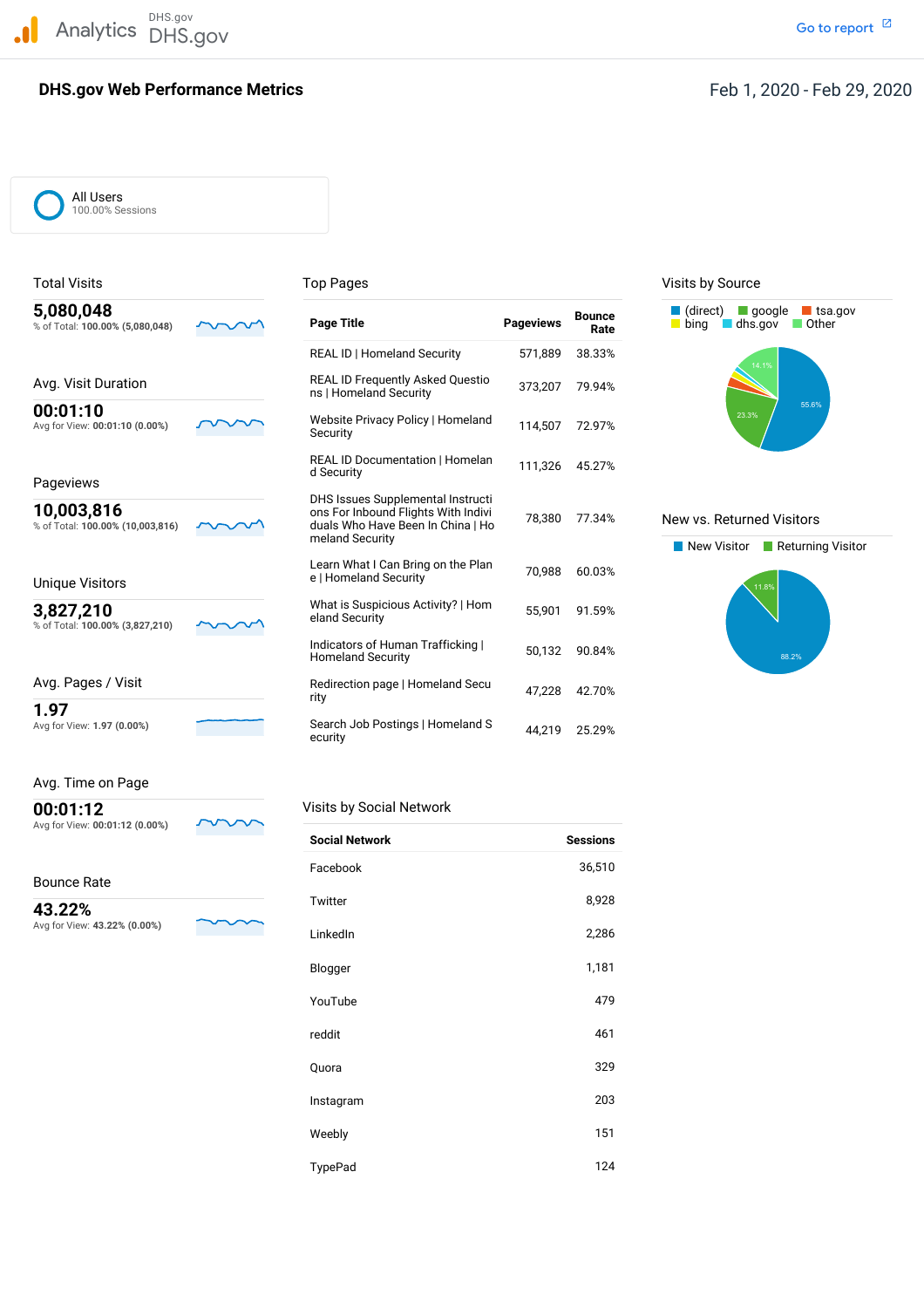

# **Search Performance Metrics**<br>Feb $\begin{array}{ccc} \text{Fe} & \text{Fe} & \text{Fe} \end{array}$ **DHS.gov Search Performance Metrics**

#### Feb 24, 2020 - Mar 1, 2020

All Users 100.00% Sessions



| 1,311,484<br>% of Total: 100.00% (1,311,484) |         | <b>Search Term</b>                    | <b>Total Unique</b><br><b>Searches</b> | Organic<br><b>Searches</b> | New Visitor <b>Returning Visitor</b> |
|----------------------------------------------|---------|---------------------------------------|----------------------------------------|----------------------------|--------------------------------------|
|                                              |         | coronavirus                           | 1,640                                  | 0                          | 14.7%                                |
| <b>Total Internal Searches</b>               |         | coronavirus learn how to<br>stay safe | 368                                    | 0                          |                                      |
| 26,428<br>% of Total: 100.00% (26,428)       |         | coronavirus preparation               | 322                                    | 0                          | 85.3%                                |
|                                              | real id | 279                                   | 0                                      |                            |                                      |
| <b>Total External Searches (Google)</b>      |         | Coronavirus                           | 214                                    | 0                          |                                      |
| 279,540                                      |         | global entry application              | 200                                    | 0                          | Avg. Visits per Visitor              |
| % of Total: 21.31% (1,311,484)               |         | corona virus                          | 171                                    | 0                          | <b>Other</b>                         |
|                                              |         | global entry                          | 161                                    | 0                          |                                      |
|                                              |         | pandemic                              | 129                                    | 0                          | 20.9%                                |
|                                              |         | active shooter                        | 121                                    | 0                          | 7%                                   |

Visits to DHS.gov Top Internal Searches by Search Term New vs. Returned Visitors





| DHS.gov<br>DHS.gov    |                                                                                                                                 |                                        |                            |
|-----------------------|---------------------------------------------------------------------------------------------------------------------------------|----------------------------------------|----------------------------|
|                       |                                                                                                                                 |                                        |                            |
| h Performance Metrics |                                                                                                                                 |                                        |                            |
|                       |                                                                                                                                 |                                        |                            |
|                       |                                                                                                                                 |                                        |                            |
|                       |                                                                                                                                 |                                        |                            |
| IS                    |                                                                                                                                 |                                        |                            |
|                       |                                                                                                                                 |                                        |                            |
|                       | Top Internal Searches by Search Term                                                                                            |                                        |                            |
| ,484)                 | <b>Search Term</b>                                                                                                              | <b>Total Unique</b><br><b>Searches</b> | Organic<br><b>Searches</b> |
|                       | coronavirus                                                                                                                     | 1,640                                  | 0                          |
| ches                  | coronavirus learn how to<br>stay safe                                                                                           | 368                                    | 0                          |
| :8)                   | coronavirus preparation                                                                                                         | 322                                    | 0                          |
|                       | real id                                                                                                                         | 279                                    | 0                          |
| ches (Google)         | Coronavirus                                                                                                                     | 214                                    | 0                          |
|                       | global entry application                                                                                                        | 200                                    | 0                          |
| 484)                  | corona virus                                                                                                                    | 171                                    | 0                          |
|                       | global entry                                                                                                                    | 161                                    | 0                          |
|                       | pandemic                                                                                                                        | 129                                    | 0                          |
|                       | active shooter                                                                                                                  | 121                                    | 0                          |
|                       |                                                                                                                                 |                                        |                            |
|                       | Top External Searches (Google - as reported)                                                                                    |                                        |                            |
|                       | <b>Page Title</b>                                                                                                               |                                        | Sessions                   |
|                       | REAL ID   Homeland Security                                                                                                     |                                        | 31,881                     |
|                       | Homeland Security   Home                                                                                                        |                                        | 27,479                     |
|                       | REAL ID Frequently Asked Questions  <br><b>Homeland Security</b>                                                                |                                        | 26,893                     |
|                       | Learn What I Can Bring on the Plane   H<br>omeland Security                                                                     |                                        | 15,074                     |
|                       | What Is Human Trafficking?   Homelan<br>d Security                                                                              |                                        | 7,239                      |
|                       | DHS Issues Supplemental Instructions<br>For Inbound Flights With Individuals Wh<br>o Have Been In China   Homeland Secur<br>ity |                                        | 4,866                      |
|                       | Apply for a U.S. Passport   Homeland S<br>ecurity                                                                               |                                        | 3,880                      |
|                       | Check Immigration Case Status   Home<br>land Security                                                                           |                                        | 3,680                      |
|                       | Immigration Data & Statistics   Homela<br>nd Security                                                                           |                                        | 3,419                      |
|                       | Check Wait Times   Homeland Security                                                                                            |                                        | 3,173                      |
|                       |                                                                                                                                 |                                        |                            |
|                       |                                                                                                                                 |                                        |                            |
|                       |                                                                                                                                 |                                        |                            |
|                       |                                                                                                                                 |                                        |                            |
|                       |                                                                                                                                 |                                        |                            |
|                       |                                                                                                                                 | © 2020 Google                          |                            |
|                       |                                                                                                                                 |                                        |                            |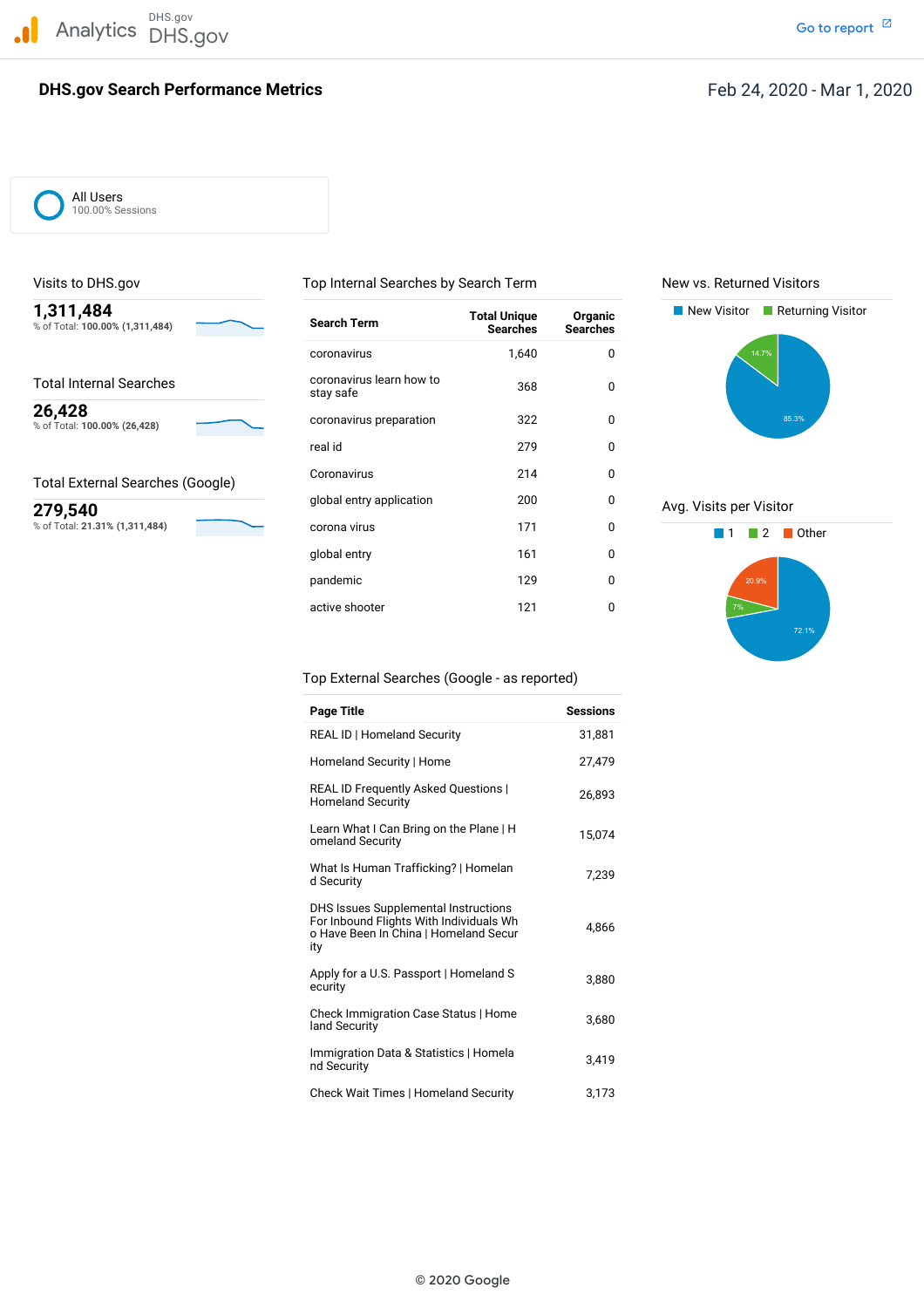### **DHS.gov Customer Satisfaction Survey**

Time Period: 02/01/2020‐ 02/29/2020

#### **Overall Customer Satisfaction Score 66.25**

#### **Will you recommend this website to a friend or colleague? 76.27 Encountered no difficulties**  ▪ Would often feel lost, not know where I was  **Would you still return to this website if you could get this (navigating) DHS.gov today.** Responses ▪ Above Average 706 75 52950 • Average **•** Below Average 188 25 4700 - Poor **•** Links / labels are difficult to understand, they are not intuitive **Too many links or navigational choices How would you rate your overall experience today? 64.44 Answer Choices Responses Points Score** ▪ Outstanding 622 100 62200 • Average 785 50 39250 **39250** ▪ Poor 168 0 0 **Total 2469 159100 Were you able to complete the purpose of your visit? 56.10 Answer Choices** ▪ Yes ▪ No **Total Responses** 1385 1084 **2469 Points** 100 0 **Score** 138500  $\Omega$ **138500 information or service from another source? 82.54 Answer Choices** ▪ Yes ▪ No **Total Responses** 2038 431 **2469 Points** 100 0 **Score** 203800  $\Omega$ **203800 Answer Choices** ▪ Yes ▪ No **Total Responses** 1883 586 **2469 Points** 100 0 **Score** 188300  $\overline{0}$ **188300 Please describe your experience finding your way around**  NOTE: Excludes "Other" responses **58.54 Answer Choices** ▪ Had technical difficulties (e.g. error messages, broken links) ▪ Links did not take me where I expected ▪ Navigated to general area but couldn't find the specific content needed **Total Responses** 1327 76 89 211 389 71 104 **2267 Points** 100 0 0  $\Omega$ 0 0 0 **Score** 132700 0 0 0 0 0 0 **132700 How was your experience using our site search? 52.62**

NOTE: Excludes "Did not use search" and "Other" responses

| <b>Answer Choices</b>                                   | <b>Responses</b> | <b>Points</b> | Score    |
|---------------------------------------------------------|------------------|---------------|----------|
| • Encountered no difficulties                           | 692              | 100           | 69200    |
| I was not sure what words to use in my search           | 116              | 0             | $\Omega$ |
| • Results were not helpful                              | 234              | 0             | $\Omega$ |
| . Results were not relevant to my search terms or needs | 124              | 0             | $\Omega$ |
| • Results were too similar / redundant                  | 37               | 0             | $\Omega$ |
| . Returned not enough or no results                     | 85               | 0             | $\Omega$ |
| • Returned too many results                             | 27               | 0             | $\Omega$ |
| Total                                                   | 1315             |               | 69200    |